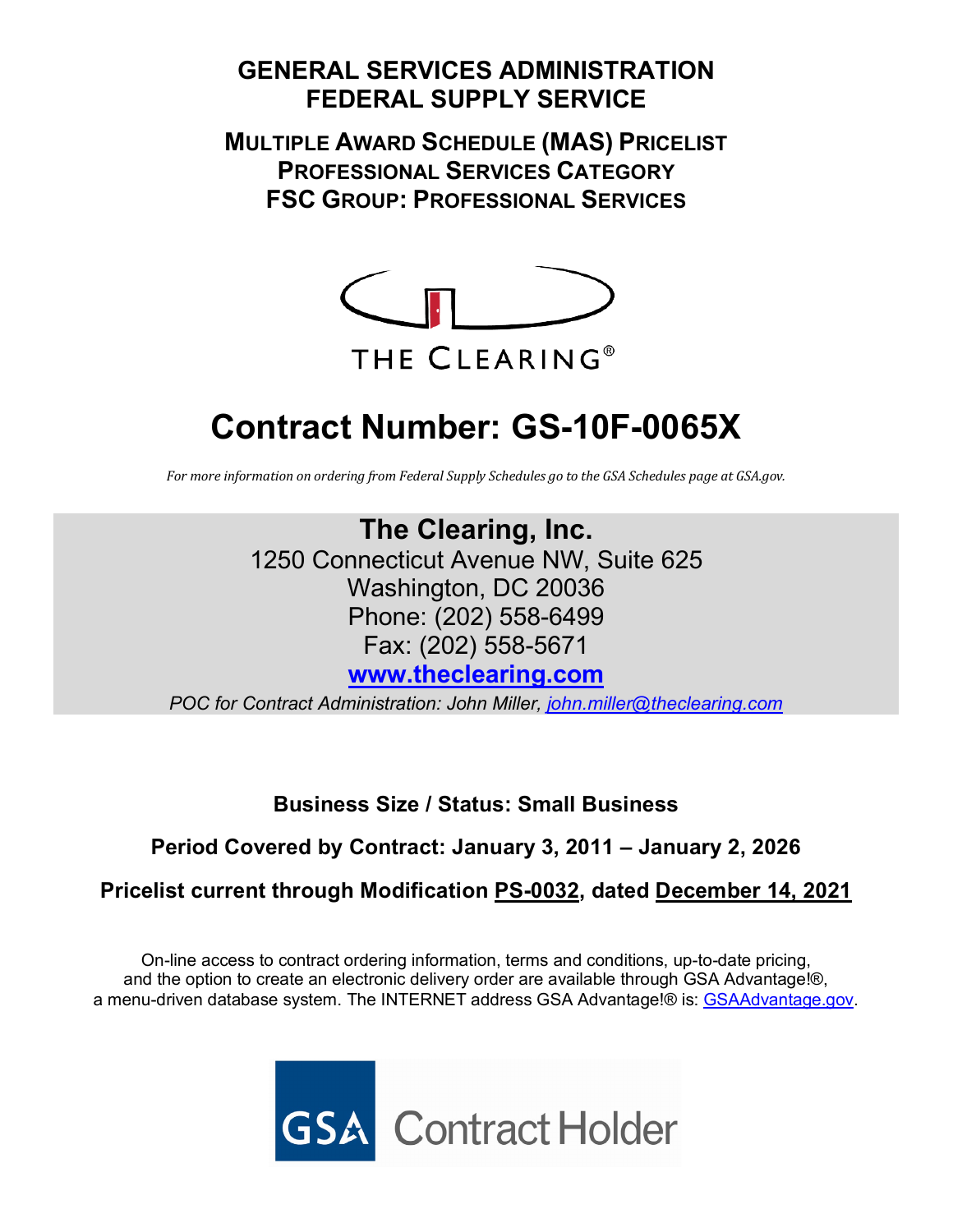# **TABLE OF CONTENTS**

| INSTRUCTIONS FOR PLACING ORDERS FOR SERVICES BASED ON GSA SCHEDULE HOURLY RATES 8 |  |
|-----------------------------------------------------------------------------------|--|
|                                                                                   |  |
|                                                                                   |  |
|                                                                                   |  |
|                                                                                   |  |
|                                                                                   |  |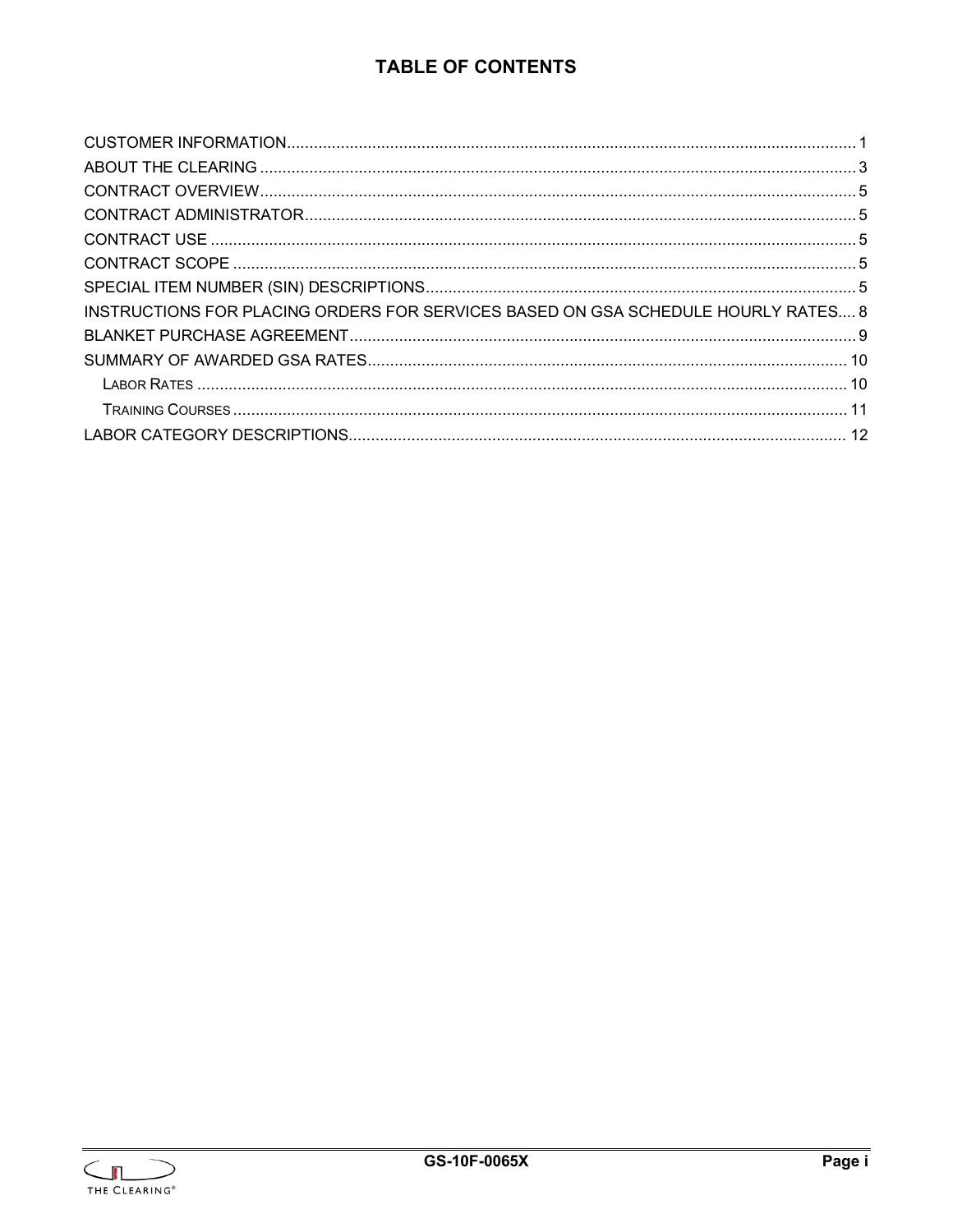## **CUSTOMER INFORMATION**

<span id="page-2-0"></span>1a. Table of Awarded Special Item Numbers (SINs):

Please refer to [page #3](#page-6-4) and *GSA eLibrary [\(www.gsaelibrary.gsa.gov\)](http://www.gsaelibrary.gsa.gov/)* for detailed SIN descriptions

| SIN                                                    | <b>SIN Description</b>                                                 |
|--------------------------------------------------------|------------------------------------------------------------------------|
| 541611 / 541611 RC                                     | Management and Financial Consulting, Acquisition and Grants Management |
|                                                        | Support, and Business Program and Project Management Services          |
| 541690 / 541690 RC                                     | <b>Technical Consulting Services</b>                                   |
| 611430 / 611430 RC                                     | Professional and Management Development Training                       |
| 611512 / 611512 RC                                     | <b>Flight Training</b>                                                 |
| OLM / OLM RC / OLM STLOC   Order Level Materials (OLM) |                                                                        |

| 1b. Lowest Priced Model Number and Lowest Price:                                                                     | Please refer to our rates on page #9                                                                                                                                          |
|----------------------------------------------------------------------------------------------------------------------|-------------------------------------------------------------------------------------------------------------------------------------------------------------------------------|
| 1c. Labor Category Descriptions:                                                                                     | Please refer to page #10                                                                                                                                                      |
| 2. Maximum Order:                                                                                                    | SINs 541611, 541690, 611430, 611512: \$1,000,000<br>SIN OLM: \$250,000                                                                                                        |
| 3. Minimum Order:                                                                                                    | \$100.00                                                                                                                                                                      |
| 4. Geographic Coverage:                                                                                              | Domestic and Overseas                                                                                                                                                         |
| 5. Point of Production:                                                                                              | Washington, DC                                                                                                                                                                |
| 6. Discount from List Price:                                                                                         | All prices herein are net                                                                                                                                                     |
| 7. Quantity Discounts:                                                                                               | None offered                                                                                                                                                                  |
| 8. Prompt Payment Terms:                                                                                             | 1.0% 10, Net 30 days<br>Information for Ordering Offices: Prompt payment terms<br>cannot be negotiated out of the contractual agreement in<br>exchange for other concessions. |
| 9. Foreign Items:                                                                                                    | None                                                                                                                                                                          |
| 10a. Time of Delivery:<br>10b. Expedited Delivery:<br>10c. Overnight and 2-Day Delivery:<br>10d. Urgent Requirement: | As negotiated with Ordering Agency<br>Contact contractor for availability<br>Contact contractor for availability<br>Contact contractor for availability                       |
| 11. F.O.B. Point:                                                                                                    | <b>Destination</b>                                                                                                                                                            |
| 12a. Ordering Address:                                                                                               | The Clearing, Inc.<br>Attn: GSA Orders<br>1250 Connecticut Ave NW, Suite 625<br>Washington DC, 20036<br>Phone: (202) 558-6499<br>Fax: (202) 558-5671                          |

12b. Ordering procedures: For supplies and services, the ordering procedures, information on Blanket Purchase Agreements (BPAs) are found in Federal Acquisition Regulation (FAR) 8.405-3.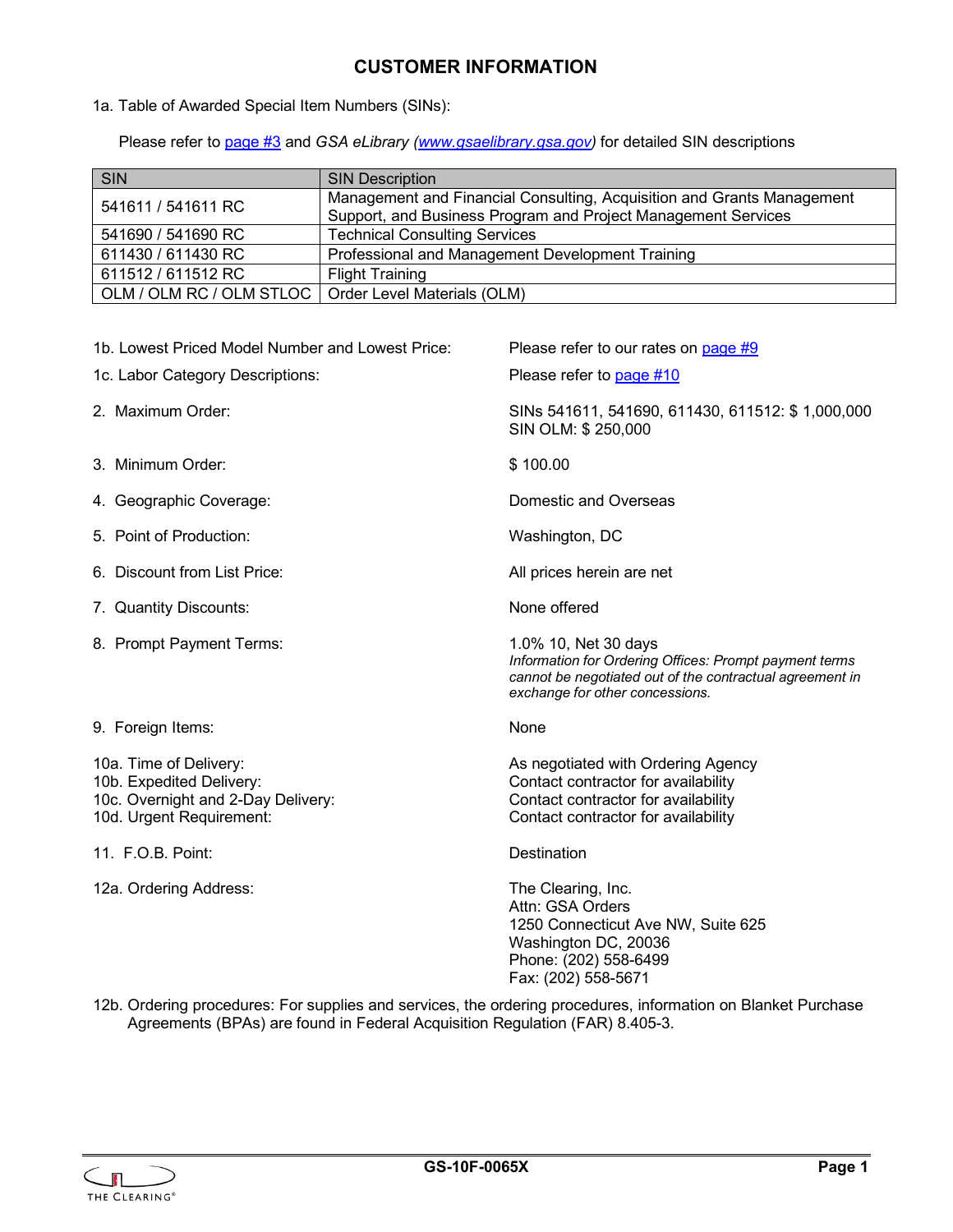| 13. Payment Address:                                                                                                                                                                                                                                                                    | The Clearing, Inc.<br>Attn: Accounts Payable<br>1250 Connecticut Ave NW, Suite 625<br>Washington DC, 20036<br>Phone: (202) 558-6499<br>Fax: (202) 558-5671 |
|-----------------------------------------------------------------------------------------------------------------------------------------------------------------------------------------------------------------------------------------------------------------------------------------|------------------------------------------------------------------------------------------------------------------------------------------------------------|
| 14. Warranty Provision:                                                                                                                                                                                                                                                                 | Not Applicable                                                                                                                                             |
| 15. Export Packing Charges:                                                                                                                                                                                                                                                             | Not Applicable                                                                                                                                             |
| 16. Terms and conditions of rental, maintenance, and<br>repair:                                                                                                                                                                                                                         | Not Applicable                                                                                                                                             |
| 17. Terms and conditions of installation (if applicable):                                                                                                                                                                                                                               | Not Applicable                                                                                                                                             |
| 18a. Terms and conditions of repair parts indicating date<br>of parts, price lists and any discounts from list<br>prices:                                                                                                                                                               | Not Applicable                                                                                                                                             |
| 18b. Terms and conditions for any other services (if<br>applicable):                                                                                                                                                                                                                    | Not Applicable                                                                                                                                             |
| 19. List of service and distribution points (if applicable):                                                                                                                                                                                                                            | Not Applicable                                                                                                                                             |
| 20. List of participating dealers (if applicable):                                                                                                                                                                                                                                      | Not Applicable                                                                                                                                             |
| 21. Preventative maintenance (if applicable)                                                                                                                                                                                                                                            | Not Applicable                                                                                                                                             |
| 22a. Special attributes such as environmental attributes<br>(e.g., recycled content, energy efficiency, and/or<br>reduced pollutants.):                                                                                                                                                 | Not Applicable                                                                                                                                             |
| 22b. Section 508 compliance information is available on<br>Electronic and Information Technology (EIT)<br>supplies and services and show where full details<br>can be found (e.g. contractor's website or other<br>location). The EIT standards can be found at:<br>www.Section508.gov/ | Not Applicable                                                                                                                                             |
| 23. Unique Entity Identifier (UEI) number:                                                                                                                                                                                                                                              | 828350285                                                                                                                                                  |

24. The Clearing, Inc. *is* registered in the System for Award Management (SAM).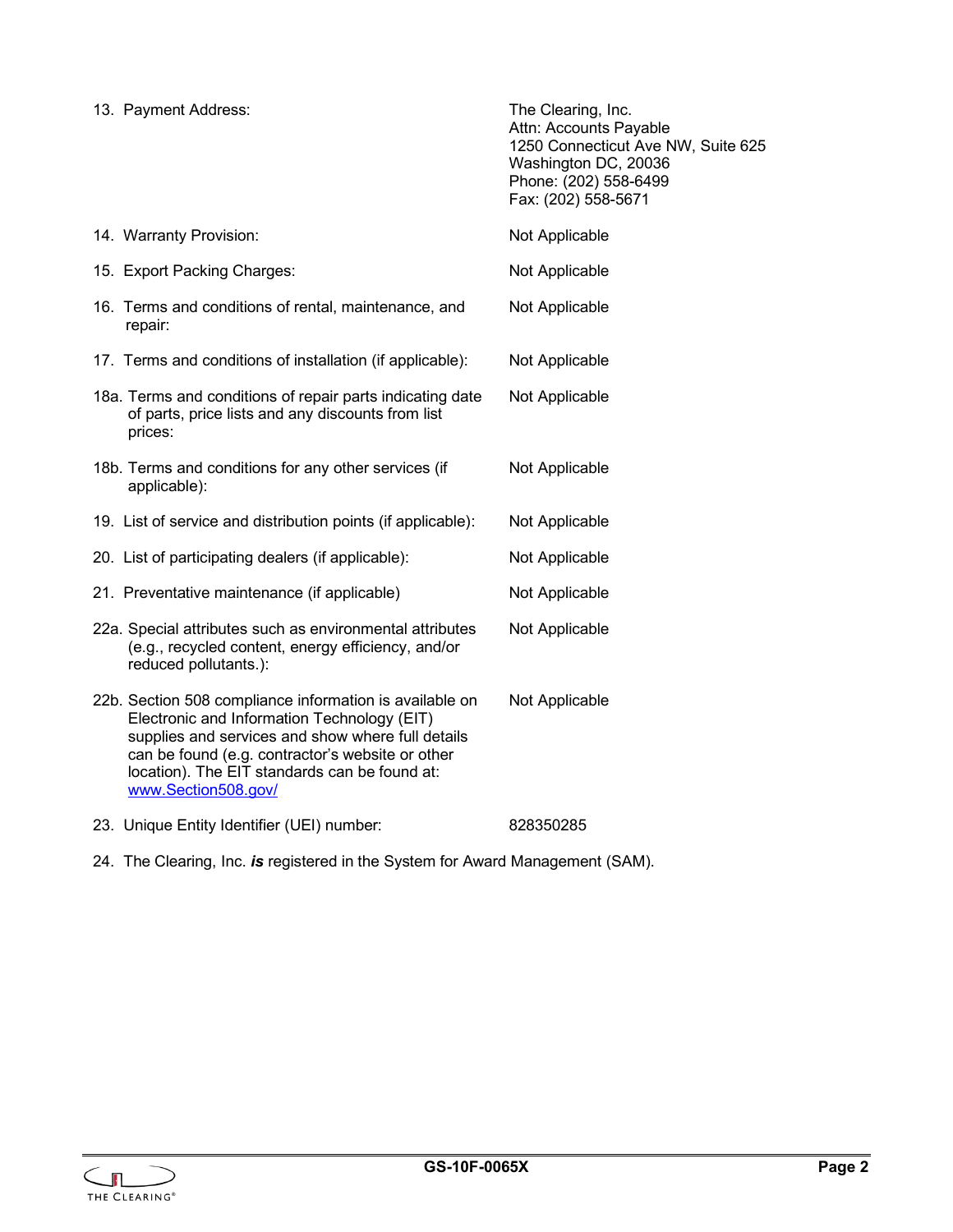# **About The Clearing**

<span id="page-4-0"></span>The Clearing, Inc. is a Washington, D.C.-based strategy and design consulting firm specializing in strategy, organizational change management, program design and implementation, and strategic communications. We help public and private sector organizations anticipate, respond to, and adapt to dynamic changes in their environments. Our mission is grounded in our desire to support change agents—leaders who are driven by the possibilities for impact in and beyond their prescribed job descriptions.

Our company was built and continues to grow on the foundation of our expertise in, and deep passion for engaging, enrolling, and aligning individuals into coalitions who must come together to cause meaningful, impactful outcomes. We combine our own innovative thinking with our clients' existing organizational knowledge and expertise to develop comprehensive solutions that blend strategy and design with implementation.

Our consultants have diverse work histories serving as defense experts, federal government leaders, financiers, communication strategists, commercial managers, program managers, designers, investors, advisors, board members, and entrepreneurs. Our perspectives are honed and applied to support our clients as we leverage our processes and visual frameworks for problem solving, the PRIMES. These frameworks uncover universal patterns of group behavior, and we tailor our approach to address our clients' specific situational needs.

# **The Clearing Services**

#### **Change Management**

The Clearing focuses on the social complexity issues related to implementation and management of an organizational change initiative. We support our clients as they develop and implement strategies that improve organizational efficiency, refocus core missions, reduce systemic risk, and produce bold outcomes. Our principlebased approach is designed to keep critical stakeholders enrolled throughout the change process while never losing sight of our client's outcomes.

#### **Culture Transformation**

Organizational leaders who are responsible for transformation initiatives or who are seeking high performance cultures typically address the issues that confront them with a disproportionate focus on technical solutions and often have limited experience in addressing the equally important social complexities that must be managed. The primary reasons most enterprise-wide transformation projects and significant stakeholder engagement initiatives fail is not due to technical shortcomings. Failure results from not explicitly addressing culture issues and unsuccessfully enrolling and aligning the people who have the most at stake and are the most impacted by the change.

#### **Project Management**

The Clearing applies Project Management Institute® best practices to all projects. Our consulting teams partner with clients at project onset to set outcomes and objectives and share our approach: explicit, focused, and agile. Together with our clients we develop a plan to achieve the intended outcomes. We ensure the project has the communications, risk management, and governance processes in place to ensure success – date-certain.

#### **Strategy**

The Clearing has developed a powerful approach to strategic planning using our CORE PRIME methodology that drives stakeholder alignment. We guide clients through five essential agreements (As Is, Environment, Stake, To Be, and Strategy) that enroll and align the organization, and equip them with the models for structuring staff activities, roles, and responsibilities. This ensures success by enabling our clients to capitalize on critical transformational opportunities.

#### **Facilitation**

The Clearing leverages proprietary techniques and expertise on group dynamics to transform client meetings into innovative and productive work sessions. Our experienced facilitators work with leaders and stakeholders to drive groups through ambiguity and conflict to achieve sustainable results. We facilitate meetings including leadership discussions, working team meetings, and strategy off-sites with numbers of participants ranging from two to more than 1,500.

#### **Strategic Communications and Branding**

Our communication strategists help our clients tell their stories, differentiate themselves from other organizations, develop powerful coalitions, message their brands or issues in a compelling and straight-forward manner, build brand equity and loyalty, and reach their most important stakeholders. We create effective messaging and marketing for our clients by focusing what is most essential to their customers. We have a talented staff of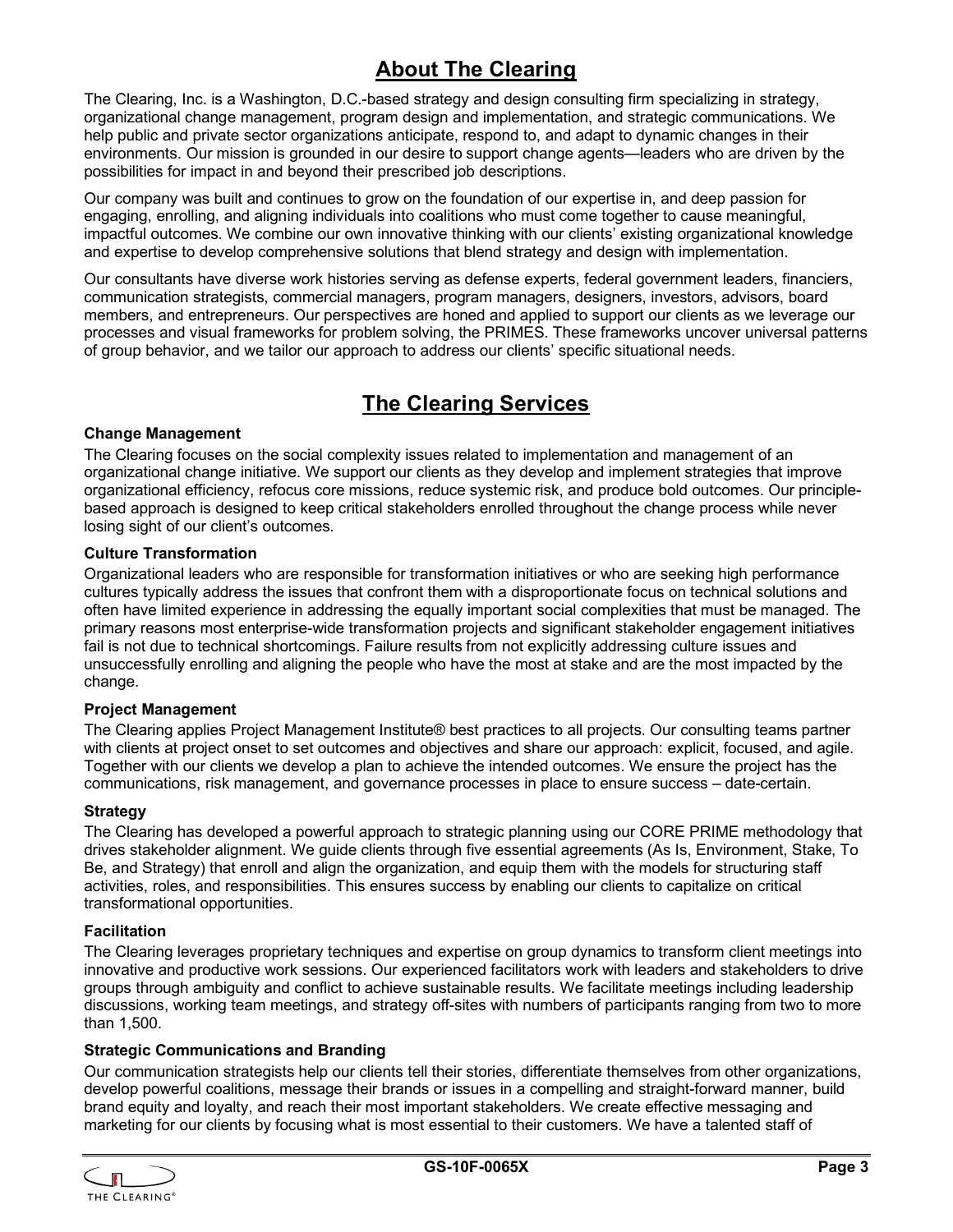marketing, communication, and stakeholder strategists as well as an in-house team of experienced graphic designers who produce a variety of presentations and marketing collateral including brochures, logos, storyboards, conference presentations, animated videos, and applications.

#### **Leadership Coaching and Training**

The Clearing offers customized leadership training workshops and individual coaching services as a catalyst or complement to individual and organizational transformation. The Clearing's leadership coaching services support leaders in aligning their behaviors and actions with achieving the results that are most important to their long-term success and to the success of their organizations. Our tailored programs can serve different points in a leader's growth – leaders in transition, leaders guiding organizational changes, leaders dealing with succession planning, emerging leaders, and high performers.

#### **Workplace Strategy**

The Clearing provides consulting services to support workplace change including programming and core problem clarification, assessment of existing culture and its preparedness for change, and creation of an approach map tailored to that culture that will allow it to move through change with significantly reduced impact on productivity and mission delivery. We provide the strategy, support, tools, and training that leverage change to create a stronger culture, a more aligned workforce, and an organization better able to deliver on desired outcomes.

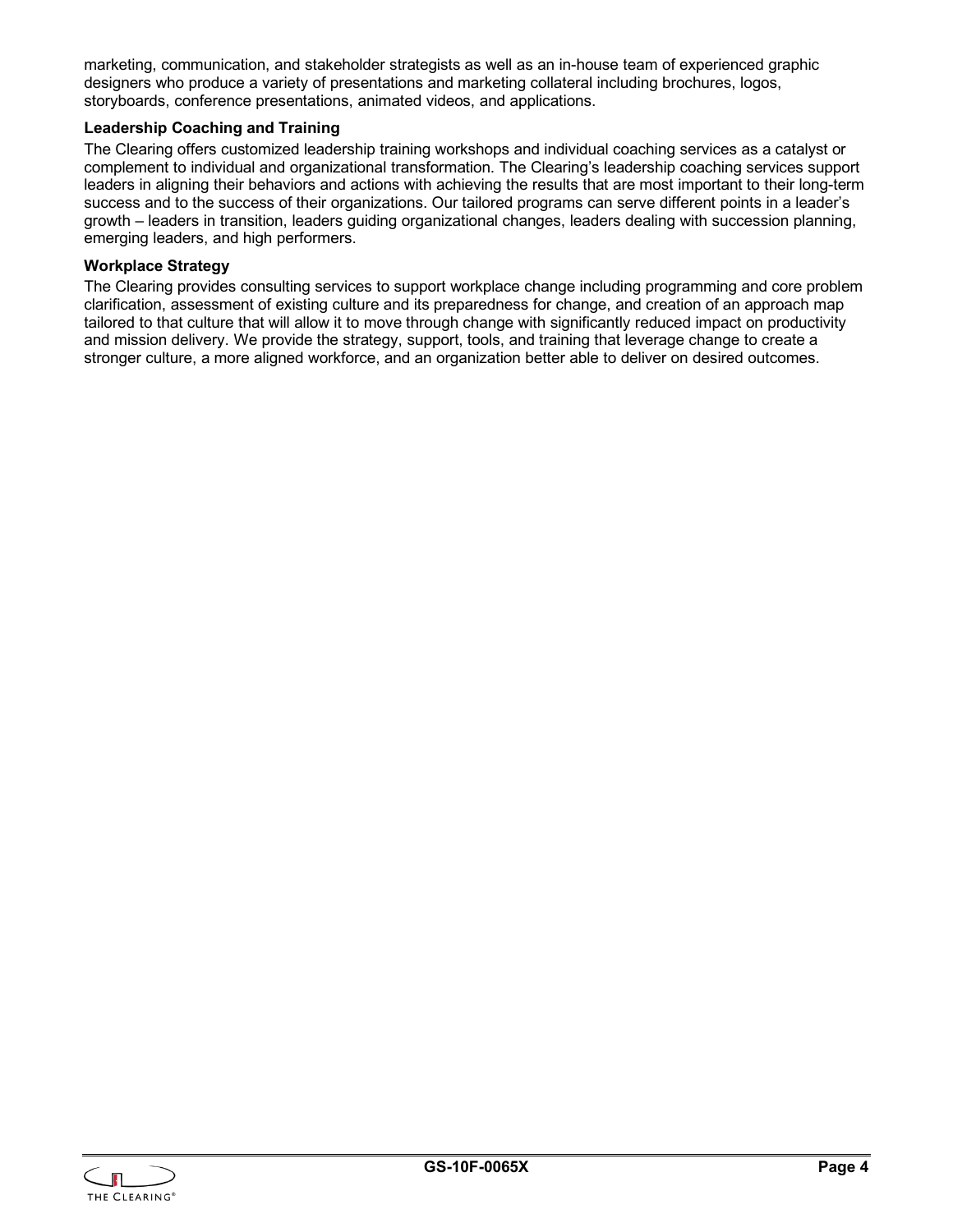#### <span id="page-6-0"></span>**CONTRACT OVERVIEW**

GSA awarded *The Clearing, Inc.* a Multiple Award Schedule under the Professional Services Category with contract number **GS-10F-0065X** and contract period **January 3, 2011 – January 2, 2026**. GSA may exercise up to one additional 5-year option period. The contract allows for the placement of Firm Fixed Price or Time and Materials task orders using the labor categories and ceiling rates defined in the contract.

#### <span id="page-6-1"></span>**CONTRACT ADMINISTRATOR**

John Miller, Co-Founder The Clearing, Inc. 1250 Connecticut Ave NW, Suite 625 Washington DC, 20036 Phone: (202) 558-6499 Email: [john.miller@theclearing.com](mailto:john.miller@theclearing.com)

#### <span id="page-6-2"></span>**CONTRACT USE**

This contract is available for use by all federal government agencies, as a source for Professional Services, for worldwide use. Executive agencies, other Federal agencies, mixed-ownership Government corporations, and the District of Columbia; government contractors authorized in writing by a Federal agency pursuant to 48 CFR 51.1; and other activities and organizations authorized by statute or regulation to use GSA as a source of supply may use this contract. Additionally, contractors are encouraged to accept orders received from activities within the Executive Branch of the Federal Government.

#### <span id="page-6-3"></span>**CONTRACT SCOPE**

The contractor shall provide all resources including personnel, management, supplies, services, materials, equipment, facilities, and transportation necessary to provide a wide range of professional services as specified in each task order. Services specified in a task order may be performed at the contractor's facilities or the ordering agencies' facilities. The government will determine the contractor's compensation by any of several different methods (to be specified at the task order level) e.g., a firm-fixed price for services with or without incentives, labor hours, or time-and-material.

#### <span id="page-6-4"></span>**SPECIAL ITEM NUMBER (SIN) DESCRIPTIONS**

The Special Item Numbers (SINs) available under this contract provide services across the life cycle of a project. When task orders are placed, they must identify the SIN or SINs under which the task is being executed. The Clearing has been awarded a contract by GSA to provide services under the following SINs. A full description of each SIN and examples of the types of work covered thereunder are provided below.

**SIN 541611, Management and Financial Consulting, Acquisition and Grants Management Support, and Business Program and Project Management Services:** Provide operating advice and assistance on administrative and management issues. Examples include strategic and organizational planning, business process improvement, acquisition and grants management support, facilitation, surveys, assessment and improvement of financial management systems, financial reporting and analysis, due diligence in validating an agency's portfolio of assets and related support services, strategic financial planning, financial policy formulation and development, special cost studies, actuarial services, economic and regulatory analysis, benchmarking and program metrics, and business program and project management.

Inherently Governmental services as identified in FAR 7.503 or by the ordering agency are prohibited. It is the responsibility of the Contracting Officer placing the order to make this determination. Ordering activities must require prospective contractors to identify potential conflicts of interest and address those, prior to task order award.

Personal services as defined in FAR 37.104 are prohibited.

**SIN 541690, Technical Consulting Services - Technical Consulting Services:** Services include providing advice and assistance on technical domains and issues (except those covered by the environmental, energy, and IT consulting SINs on this Schedule). Typical associated tasks include, but are not limited to strategic planning, feasibility analysis, requirements determination, policy interpretation and support, process analysis and/or development, research studies, testing (other than laboratory testing), program analysis, and associated support tasks.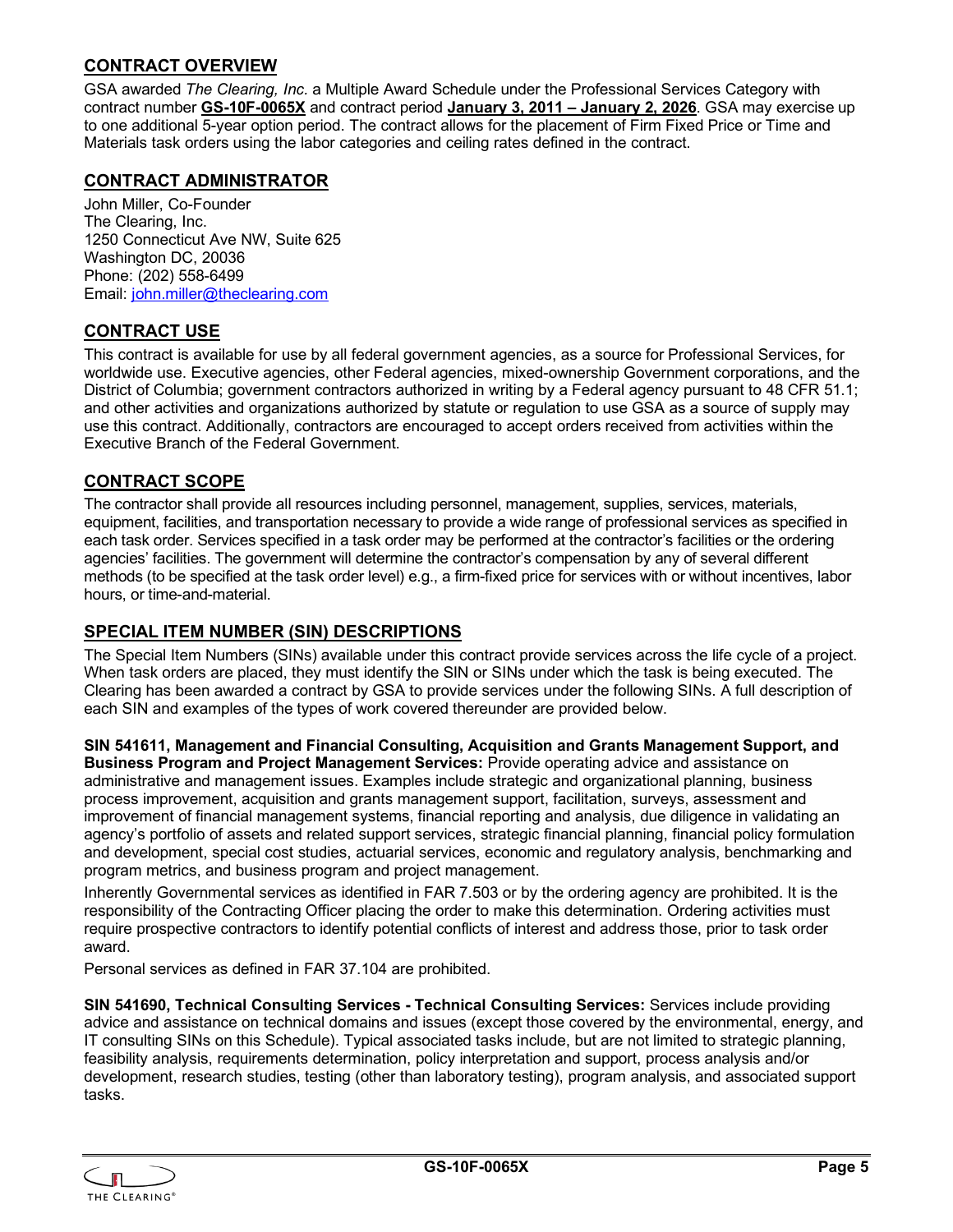**SIN 611430, Professional and Management Development Training Services:** Services include offering an array of short duration courses and seminars for management and professional development. Training for career development may be provided directly to individuals or through employers' training programs, and courses may be customized or modified to meet the special needs of customers. Instruction may be provided in diverse settings, such as the establishment's or agency's training facilities, and through diverse means, such as correspondence, television, the Internet, or other electronic and distance-learning methods. The training provided may include the use of simulators and simulation methods.

Examples include Training Services that are instructor led Training or Web Based Training of Education Courses, Course Development and Test Administration, Learning Management, and Internships; Environmental Training Services in order to meet Federal mandates and Executive Orders; training of agency personnel to deal with media and media responses; Logistics Training Services related to system operations, automated tools for supply and value chain management, property and inventory management, distribution and transportation management, and maintenance of equipment and facilities; Audit & Financial training services related to course development and instruction required to support audit, review, financial assessment and financial management activities.

Any firm offering Defense Acquisition Workforce Improvement Act (DAWIA) and Federal Acquisition Certification in Contracting (FAC-C) Training for Acquisition Workforce Personnel will include an identify only DAWIA and FAC-C courses that have been deemed DAU equivalent or approved by the Federal Acquisition Institute (FAI).

NOTE: In accordance with OMB Policy Letter 05-01, civilian agencies must follow the course equivalency determinations accepted by the Defense Acquisition University (DAU) to ensure that core training is comparable across the workforce and qualifies for certification. When procuring FAC-C and DAWIA training for the audience identified below, the task order level Contracting Officer shall confirm that the courses being acquired are listed on one of the following websites: https://www.fai.gov/drupal/certification/verified-contracting-course-vendor-listing OR http://icatalog.dau.mil/appg.aspx (click on commercial vendors). Training Audience-Acquisition professionals interested in completing FAC-C or DAWIA.

**SIN 611512, Flight Training:** Includes aviation and flight training

**SIN OLM, Order Level Materials:** OLMs are supplies and/or services acquired in direct support of an individual task or delivery order placed against a Schedule contract or BPA. OLM pricing is not established at the Schedule contract or BPA level, but at the order level. Since OLMs are identified and acquired at the order level, the ordering contracting officer (OCO) is responsible for making a fair and reasonable price determination for all OLMs.

OLMs are procured under a special ordering procedure that simplifies the process for acquiring supplies and services necessary to support individual task or delivery orders placed against a Schedule contract or BPA. Using this new procedure, ancillary supplies and services not known at the time of the Schedule award may be included and priced at the order level.

OLM SIN-Level Requirements/Ordering Instructions:

OLMs are:

- **Purchased under the authority of the FSS Program**
- Unknown until an order is placed
- Defined and priced at the ordering activity level in accordance with GSAR clause 552.238-115 Special Ordering Procedures for the Acquisition of Order-Level Materials. (Price analysis for OLMs is not conducted when awarding the FSS contract or FSS BPA; therefore, GSAR 538.270 and 538.271 do not apply to OLMs)
- Only authorized for use in direct support of another awarded SIN.
- Only authorized for inclusion at the order level under a Time-and-Materials (T&M) or Labor-Hour (LH) Contract Line Item Number (CLIN)
- **Subject to a Not To Exceed (NTE) ceiling price**

OLMs are not:

- Open Market Items.
- Items awarded under ancillary supplies/services or other direct cost (ODC) SINs (these items are defined, priced, and awarded at the FSS contract level)

OLM Pricing:

 Prices for items provided under the Order-Level Materials SIN must be inclusive of the Industrial Funding Fee (IFF).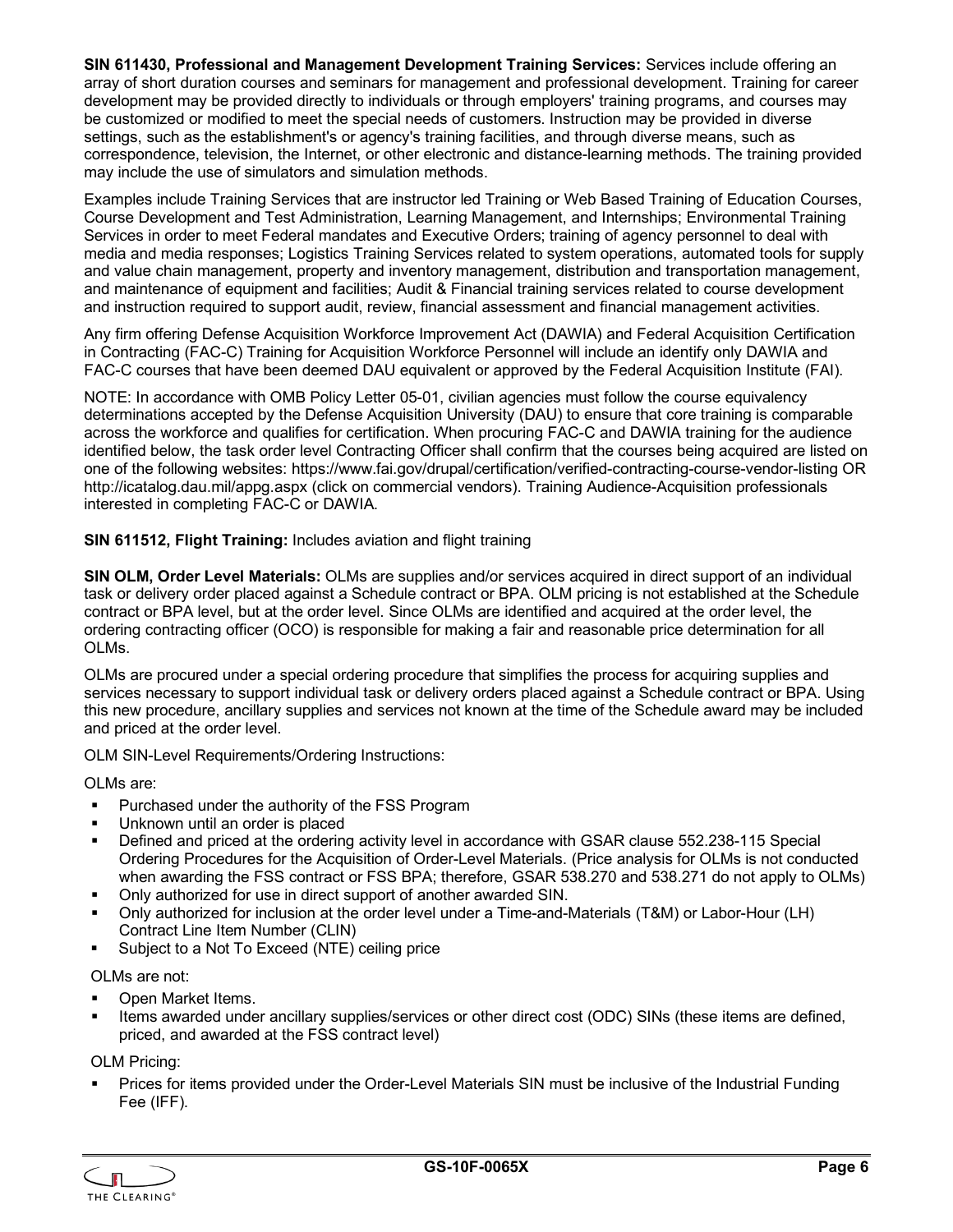The value of OLMs in a task or delivery order, or the cumulative value of OLMs in orders against an FSS BPA awarded under an FSS contract, cannot exceed 33.33%.

NOTE: When used in conjunction with a Cooperative Purchasing eligible SIN, this SIN is Cooperative Purchasing Eligible.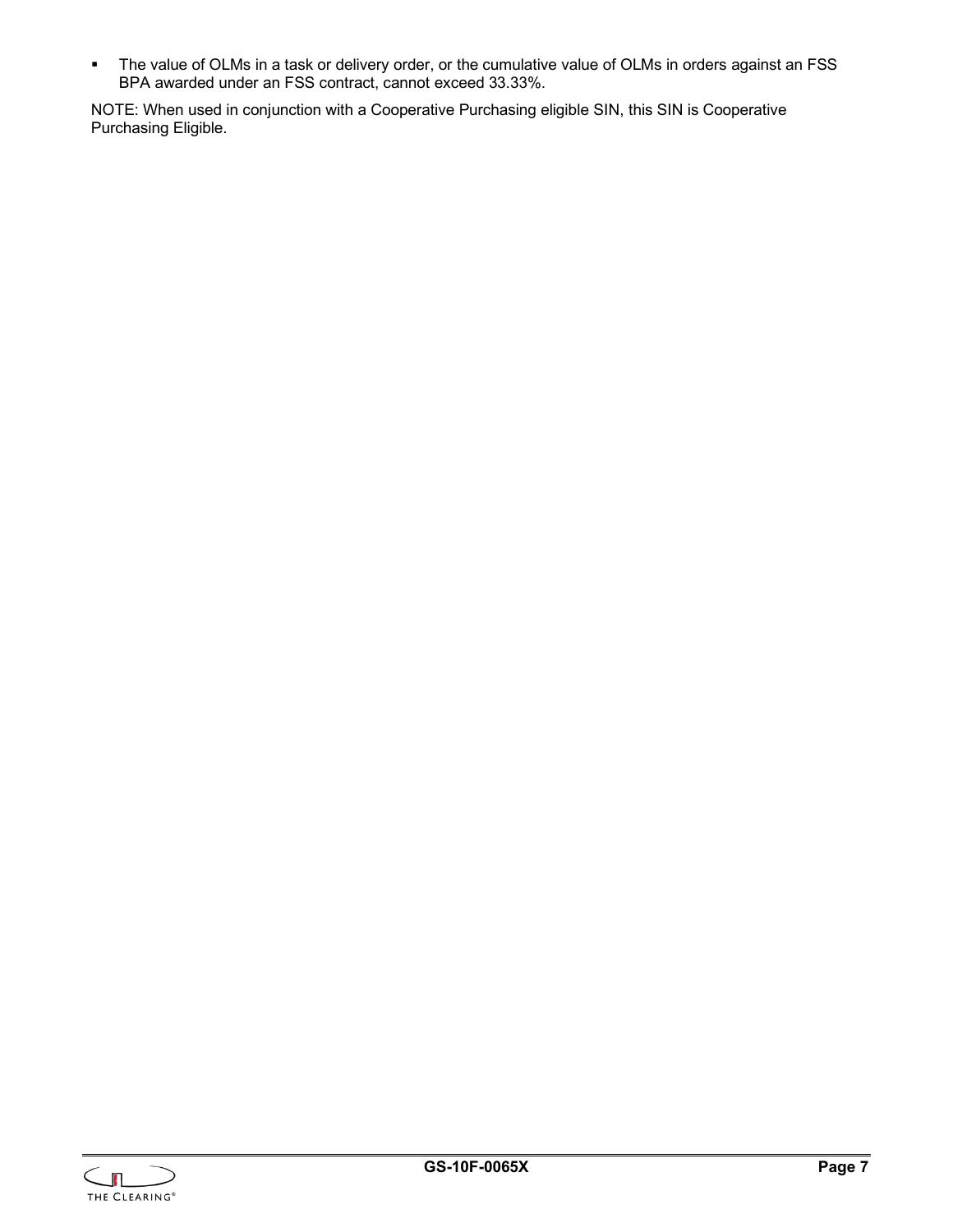## **INSTRUCTIONS FOR PLACING ORDERS FOR SERVICES BASED ON GSA SCHEDULE HOURLY RATES**

<span id="page-9-0"></span>GSA provides a streamlined, efficient process for ordering the services you need. GSA has already determined that The Clearing, Inc. meets the technical requirements and that our prices offered are fair and reasonable. Agencies may use written orders, facsimile orders, credit card orders, blanket purchase agreement orders or individual purchase orders under this contract.

If it is determined that your agency needs an outside source to provide Professional Services, follow these simple steps:

| <b>Orders under the Micro-Purchase Threshold</b>                                                                                                                                                                                                                                                                                                    |                                                                                                       |  |  |
|-----------------------------------------------------------------------------------------------------------------------------------------------------------------------------------------------------------------------------------------------------------------------------------------------------------------------------------------------------|-------------------------------------------------------------------------------------------------------|--|--|
| Select the contractor best suited for your needs and place the order.                                                                                                                                                                                                                                                                               |                                                                                                       |  |  |
|                                                                                                                                                                                                                                                                                                                                                     | Orders in-between the Micro-Purchase Threshold and                                                    |  |  |
|                                                                                                                                                                                                                                                                                                                                                     | the Simplified Acquisition Threshold                                                                  |  |  |
| $\bullet$                                                                                                                                                                                                                                                                                                                                           | Prepare a SOW or Performance Work Statement (PWS) in accordance with FAR 8.405-2(b).                  |  |  |
| contractors.                                                                                                                                                                                                                                                                                                                                        | Prepare and send the RFQ (including SOW and evaluation criteria) to at least three GSA Schedule       |  |  |
| Evaluate, then make a "Best Value" determination.<br>$\bullet$                                                                                                                                                                                                                                                                                      |                                                                                                       |  |  |
| Note: The ordering activity should request GSA Schedule contractors to submit firm-fixed prices to<br>perform the services identified in the SOW.                                                                                                                                                                                                   |                                                                                                       |  |  |
|                                                                                                                                                                                                                                                                                                                                                     | <b>Orders over the Simplified Acquisition Threshold</b>                                               |  |  |
| Prepare the RFQ (including the SOW and evaluation criteria) and post on eBuy to afford all Schedule<br>$\bullet$<br>contractors the opportunity to respond or provide the RFQ to as many Schedule contractors as<br>practicable, consistent with market research, to reasonably ensure that quotes are received from at least<br>three contractors. |                                                                                                       |  |  |
| Seek price reductions.<br>٠                                                                                                                                                                                                                                                                                                                         |                                                                                                       |  |  |
| Evaluate all responses and place the order or establish the BPA with the GSA Schedule contractor that<br>$\bullet$<br>represents the best value (refer to FAR 8.405-2(d)).                                                                                                                                                                          |                                                                                                       |  |  |
| perform the services identified in the SOW.                                                                                                                                                                                                                                                                                                         | Note: The ordering activity should request GSA Schedule contractors to submit firm-fixed prices to    |  |  |
|                                                                                                                                                                                                                                                                                                                                                     |                                                                                                       |  |  |
| Developing a Statement of Work (SOW)                                                                                                                                                                                                                                                                                                                | Preparing a Request for Quote (RFQ)                                                                   |  |  |
| In the SOW, include the following information:                                                                                                                                                                                                                                                                                                      | Include the SOW and evaluation criteria<br>$\bullet$                                                  |  |  |
| Work to be performed<br>$\bullet$                                                                                                                                                                                                                                                                                                                   | Request fixed price, ceiling price, or, if not possible,<br>$\bullet$                                 |  |  |
| Location of work<br>$\bullet$                                                                                                                                                                                                                                                                                                                       | labor hour or time and materials order                                                                |  |  |
| Period of performance<br>$\bullet$                                                                                                                                                                                                                                                                                                                  | If preferred, request a performance plan from<br>٠                                                    |  |  |
| Deliverable schedule, and                                                                                                                                                                                                                                                                                                                           | contractors and information on past experience; and<br>include information on the basis for selection |  |  |
| Special standards and any special<br>requirements, where applicable                                                                                                                                                                                                                                                                                 | May be posted on GSA's electronic RFQ system, eBuy<br>٠                                               |  |  |

For more information related to ordering services, go to<http://www.gsa.gov/schedules-ordering> and client "Ordering Information." Also see summary guidelines in the [Multiple Award Schedule \(MAS\) Desk Reference](http://www.gsa.gov/portal/content/226369)  [Guide, Ordering Procedures.](http://www.gsa.gov/portal/content/226369)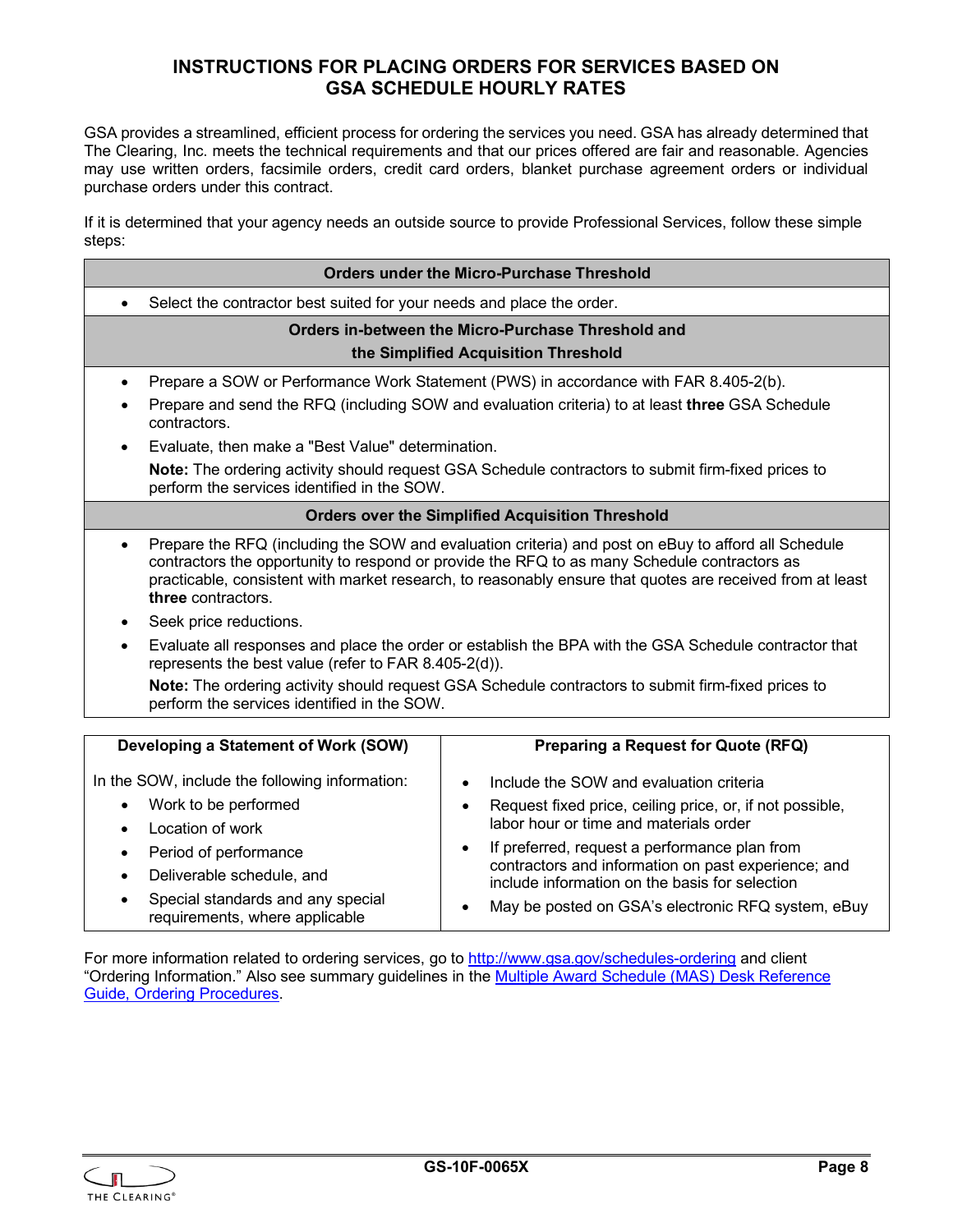# **BLANKET PURCHASE AGREEMENT**

<span id="page-10-0"></span>Ordering activities may establish BPAs under any schedule contract to fill repetitive needs for supplies or services. BPAs may be established with one or more schedule contractors. The number of BPAs to be established is within the discretion of the ordering activity establishing the BPAs and should be based on a strategy that is expected to maximize the effectiveness of the BPA(s). In determining how many BPAs to establish, consider:

- The scope and complexity of the requirement(s);
- The need to periodically compare multiple technical approaches or prices;
- The administrative costs of BPAs; and
- The technical qualifications of the schedule contractor(s).

Establishment of a single BPA, or multiple BPAs, shall be made using the same procedures outlined in 8.405-1 or 8.405-2. BPAs shall address the frequency of ordering, invoicing, discounts, requirements (*e.g*. estimated quantities, work to be performed), delivery locations, and time.

When establishing multiple BPAs, the ordering activity shall specify the procedures for placing orders under the BPAs.

Establishment of a multi-agency BPA against a Federal Supply Schedule contract is permitted if the multi-agency BPA identifies the participating agencies and their estimated requirements at the time the BPA is established.

#### Ordering from BPAs:

Single BPA*.* If the ordering activity establishes one BPA, authorized users may place the order directly under the established BPA when the need for the supply or service arises.

Multiple BPAs*.* If the ordering activity establishes multiple BPAs, before placing an order exceeding the micropurchase threshold, the ordering activity shall:

- Forward the requirement, or statement of work and the evaluation criteria, to an appropriate number of BPA holders, as established in the BPA ordering procedures; and
- Evaluate the responses received, make a best value determination (see 8.404(d)), and place the order with the BPA holder that represents the best value.

BPAs for hourly rate services*.* If the BPA is for hourly rate services, the ordering activity shall develop a statement of work for requirements covered by the BPA. All orders under the BPA shall specify a price for the performance of the tasks identified in the statement of work.

Duration of BPAs*.* BPAs generally should not exceed five years in length but may do so to meet program requirements. Contractors may be awarded BPAs that extend beyond the current term of their GSA Schedule contract, so long as there are option periods in their GSA Schedule contract that, if exercised, will cover the BPA's period of performance.

#### Review of BPAs:

The ordering activity that established the BPA shall review it at least once a year to determine whether:

- The schedule contract, upon which the BPA was established, is still in effect;
- The BPA still represents the best value (see 8.404(d)); and
- Estimated quantities/amounts have been exceeded and additional price reductions can be obtained.

The ordering activity shall document the results of its review.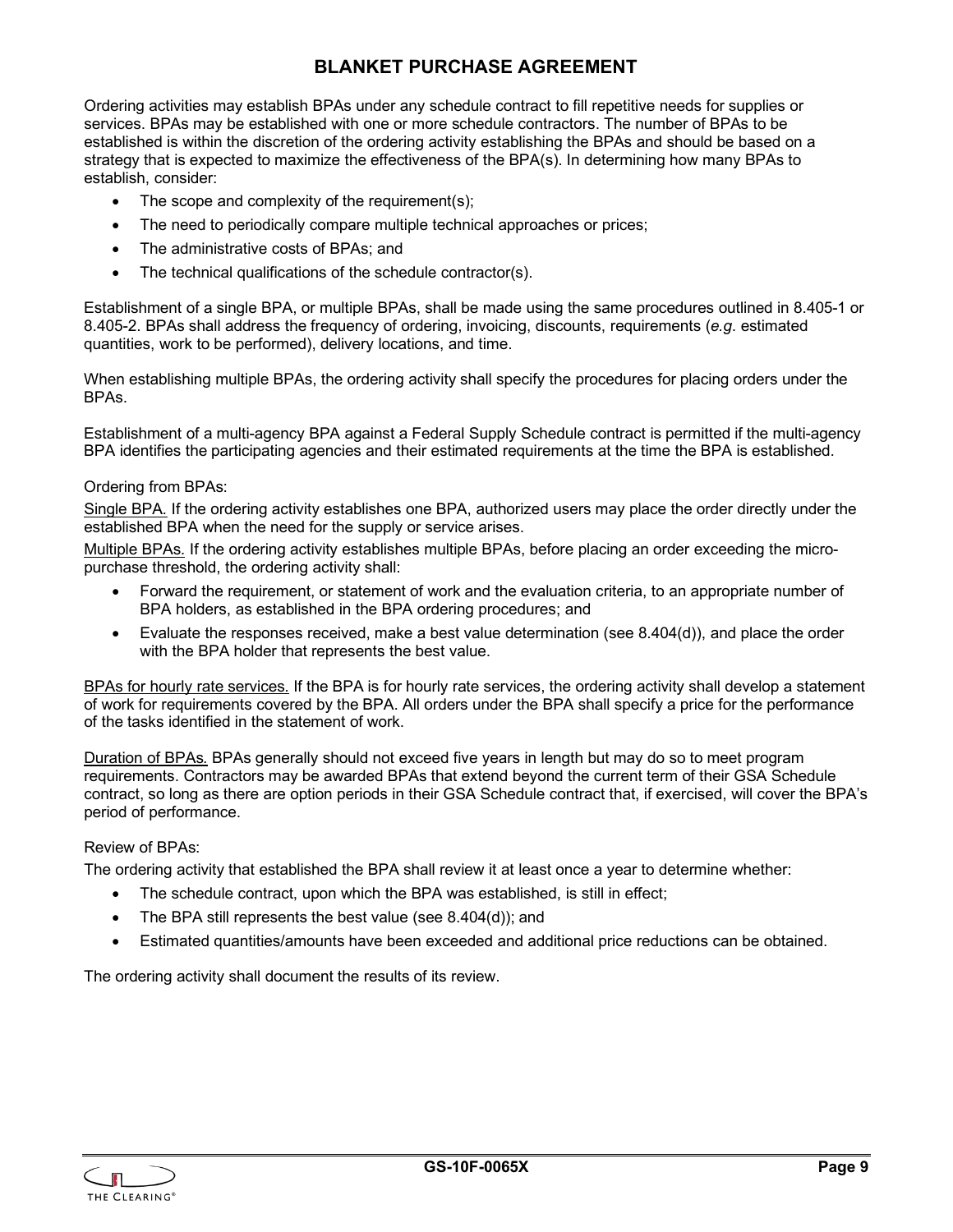# **SUMMARY OF AWARDED GSA RATES**

<span id="page-11-0"></span>

| <b>SINs</b> | <b>Labor Category</b>          | <b>GSA</b><br><b>Price</b><br>w/IFF |
|-------------|--------------------------------|-------------------------------------|
| 541611      | Assistant                      | \$60.00                             |
| 541611      | <b>Staff Assistant</b>         | \$72.00                             |
| 541611      | <b>Staff Consultant</b>        | \$95.00                             |
| 541611      | Senior Staff Consultant        | \$110.00                            |
| 541611      | Consultant                     | \$140.00                            |
| 541611      | <b>Senior Consultant</b>       | \$165.00                            |
| 541611      | <b>Principal Consultant</b>    | \$188.00                            |
| 541611      | Sr. Principal Consultant       | \$220.00                            |
| 541611      | <b>Executive Director</b>      | \$240.00                            |
| 541611      | Sr. Executive Director         | \$272.00                            |
| 541611      | Subject Matter Expert I        | \$290.00                            |
| 541611      | Subject Matter Expert II       | \$320.00                            |
| 611430      | Assistant                      | \$60.00                             |
| 611430      | <b>Staff Assistant</b>         | \$72.00                             |
| 611430      | <b>Staff Consultant</b>        | \$95.00                             |
| 611430      | Senior Staff Consultant        | \$110.00                            |
| 611430      | Consultant                     | \$140.00                            |
| 611430      | <b>Senior Consultant</b>       | \$165.00                            |
| 611430      | <b>Principal Consultant</b>    | \$188.00                            |
| 611430      | Sr. Principal Consultant       | \$220.00                            |
| 611430      | <b>Executive Director</b>      | \$240.00                            |
| 611430      | Sr. Executive Director         | \$272.00                            |
| 611430      | Subject Matter Expert I        | \$290.00                            |
| 611430      | Subject Matter Expert II       | \$320.00                            |
| 541690      | Assistant                      | \$60.00                             |
| 541690      | <b>Staff Assistant</b>         | \$72.00                             |
| 541690      | <b>Staff Consultant</b>        | \$95.00                             |
| 541690      | <b>Senior Staff Consultant</b> | \$110.00                            |
| 541690      | Consultant                     | \$140.00                            |
| 541690      | Senior Consultant              | \$165.00                            |
| 541690      | <b>Principal Consultant</b>    | \$188.00                            |
| 541690      | Sr. Principal Consultant       | \$220.00                            |
| 541690      | <b>Executive Director</b>      | \$240.00                            |
| 541690      | Sr. Executive Director         | \$272.00                            |
| 541690      | Subject Matter Expert I        | \$290.00                            |
| 541690      | Subject Matter Expert II       | \$320.00                            |
| 611512      | Assistant                      | \$60.00                             |
| 611512      | <b>Staff Assistant</b>         | \$72.00                             |
| 611512      | <b>Staff Consultant</b>        | \$95.00                             |
| 611512      | Senior Staff Consultant        | \$110.00                            |
| 611512      | Consultant                     | \$140.00                            |
| 611512      | Senior Consultant              | \$165.00                            |
| 611512      | <b>Principal Consultant</b>    | \$188.00                            |
| 611512      | Sr. Principal Consultant       | \$220.00                            |
| 611512      | <b>Executive Director</b>      | \$240.00                            |
| 611512      | Sr. Executive Director         | \$272.00                            |
| 611512      | Subject Matter Expert I        | \$290.00                            |
| 611512      | Subject Matter Expert II       | \$320.00                            |

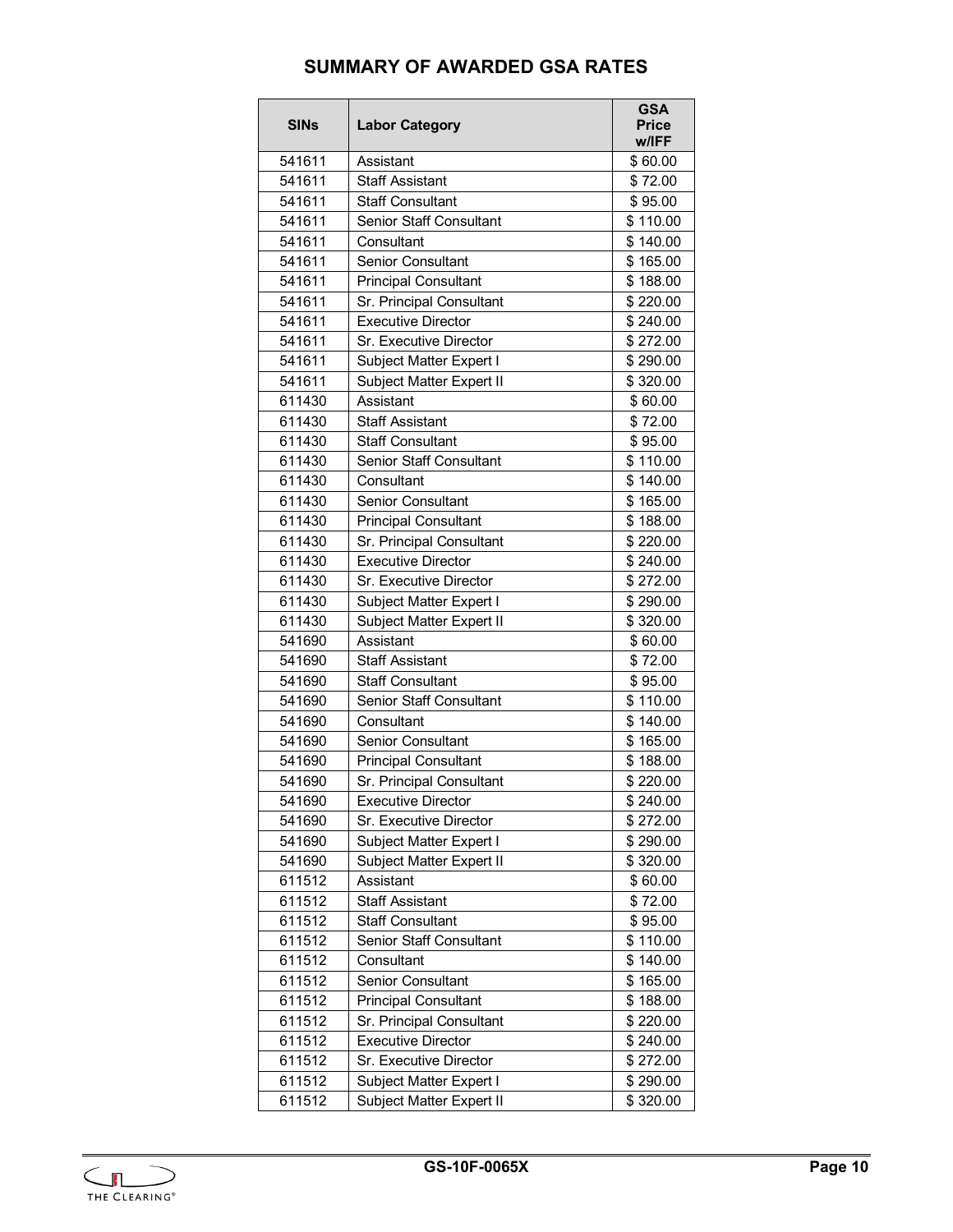### **Leadership Training Offerings**

The Clearing will customize a program based on your individual and organizational needs. Typical training programs last three to six months and begin with an assessment instrument (ex: DiSC, MBTI, or a 360 assessment such as The Leadership Profile) to help the client identify key areas of focus. The training process includes the following:

- Identify areas of coaching in service of professional development goals
- Review/internalize assessment
- **Execute training program**
- Closeout and Impact Assessment

Our customized programs are developed based on client needs. Pricing will reflect the number and frequency of training sessions and include preparation time as well as any assessment instrument(s) chosen.

#### **PRIMES Training Offerings**

PRIMES training provides groups and leaders with an awareness of group behavior patterns that show up whenever groups gather, as well as a shared language to effectively communicate and address what is getting in their way. The PRIMES are The Clearing's proprietary tools and are documented in the book "The PRIMES: How Any Group Can Solve Any Problem" (John Wiley & Sons, Inc., copyright © 2012), authored by Mr. Chris McGoff, founder of The Clearing.

The Clearing offers a tailored 2 hour to 2-day workshop or modularized curriculum on the PRIMES with opportunities for application between sessions, designed to outfit leaders and teams with awareness, language, and tools to effectively address different patterns of group behavior. Each tailored program is customized to address those patterns, dynamics, and situations that are most relevant to the group. We select from over 70 PRIMES those that will assist the client in achieving their outcomes. During the workshop, participants will engage in activities and apply the PRIMES to their own real-world scenarios.

The Clearing also offers two off-the-shelf PRIMES Sessions:

#### <span id="page-12-0"></span>**TRAINING COURSES**

| <b>SIN</b>        | <b>Course Title</b>                                                       | <b>Course</b><br>Length | <b>Minimum</b><br><b>Participants</b> | <b>Maximum</b><br><b>Participants</b> | <b>GSA Price</b><br>w. IFF |
|-------------------|---------------------------------------------------------------------------|-------------------------|---------------------------------------|---------------------------------------|----------------------------|
| 611430/<br>611512 | Introduction to The PRIMES                                                | 2 hours                 | 6                                     | 150                                   | \$1,000.00                 |
| 611430/<br>611512 | <b>Outfitting Your Organization: Apply</b><br>The PRIMES to Your Business | 4 hours                 | 10                                    | 50                                    | \$2,500.00                 |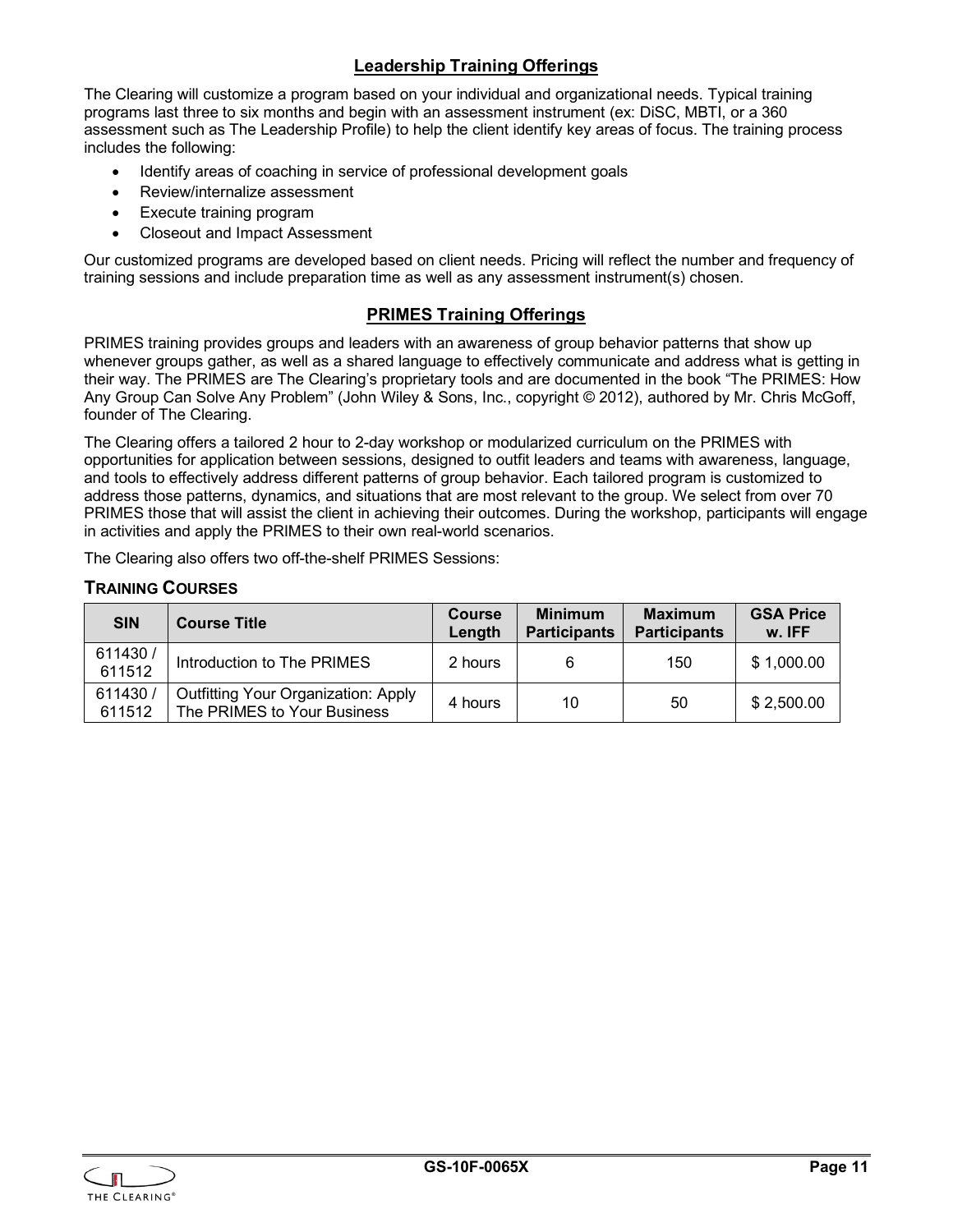# <span id="page-13-0"></span>**SPECIAL ITEM NUMBER (SIN) 541611 - MANAGEMENT AND FINANCIAL CONSULTING, ACQUISITION AND GRANTS MANAGEMENT SUPPORT, AND BUSINESS PROGRAM AND PROJECT MANAGEMENT SERVICES; SPECIAL ITEM NUMBER (SIN) 611430 - PROFESSIONAL AND MANAGEMENT DEVELOPMENT TRAINING & SPECIAL ITEM NUMBER (SIN) 611512 – FLIGHT TRAINING LABOR CATEGORY DESCRIPTIONS**

| <b>Assistant</b>                             |                                                                                                                                                                  |
|----------------------------------------------|------------------------------------------------------------------------------------------------------------------------------------------------------------------|
| <b>Minimum Education</b>                     | Minimum of High School Diploma and 1 year of experience                                                                                                          |
| and Experience                               |                                                                                                                                                                  |
| <b>Functional</b>                            | Works under supervision in performing various administrative duties and tasks of a                                                                               |
| <b>Responsibilities</b>                      | moderately complex nature and assists in selected tasks of a more complex nature.                                                                                |
|                                              |                                                                                                                                                                  |
| <b>Staff Assistant</b>                       |                                                                                                                                                                  |
| <b>Minimum Education</b>                     | Minimum of High School Diploma and 2 years of relevant professional experience                                                                                   |
| and Experience                               |                                                                                                                                                                  |
| <b>Functional</b>                            | Provides meeting support; prepares graphical and related materials; types and edits                                                                              |
| <b>Responsibilities</b>                      | letters, reports, and other documents; maintains files and reference materials.                                                                                  |
|                                              |                                                                                                                                                                  |
| <b>Staff Consultant</b>                      |                                                                                                                                                                  |
| <b>Minimum Education</b>                     | Bachelor's Degree and a minimum of 1 year of relevant experience.                                                                                                |
| and Experience                               |                                                                                                                                                                  |
| <b>Functional</b>                            | Assists teams with routine data gathering and research activities, organizes data and                                                                            |
| <b>Responsibilities</b>                      | project documents, and assists project managers with project administrative activities.                                                                          |
|                                              | Provides analytical and writing support to prepare, edit, and develop professional                                                                               |
|                                              | deliverables.                                                                                                                                                    |
|                                              |                                                                                                                                                                  |
| <b>Senior Staff Consultant</b>               |                                                                                                                                                                  |
|                                              |                                                                                                                                                                  |
| <b>Minimum Education</b>                     | Bachelor's Degree and a minimum of 2 years of relevant experience.                                                                                               |
| and Experience                               |                                                                                                                                                                  |
| <b>Functional</b>                            | Supports teams in gathering and analyzing data to identify, study, and solve business                                                                            |
| <b>Responsibilities</b>                      | problems across a wide range of industries. Demonstrates superior organizational, oral,                                                                          |
|                                              | and writing skills. Assists teams in developing models, performing analyses, and on                                                                              |
|                                              | research assignments.                                                                                                                                            |
|                                              |                                                                                                                                                                  |
| <b>Consultant</b>                            |                                                                                                                                                                  |
| <b>Minimum Education</b>                     | Bachelor's Degree and a minimum of 4 years of relevant experience.                                                                                               |
| and Experience                               |                                                                                                                                                                  |
| <b>Functional</b>                            | Supports teams in gathering and analyzing data to identify, study, and solve business                                                                            |
| <b>Responsibilities</b>                      | problems across a wide range of industries. Demonstrates superior organizational, oral,                                                                          |
|                                              | and writing skills. Assists teams in developing models, performing analyses, and                                                                                 |
|                                              | working on survey and research assignments.                                                                                                                      |
|                                              |                                                                                                                                                                  |
| <b>Senior Consultant</b>                     |                                                                                                                                                                  |
| <b>Minimum Education</b>                     | Bachelor's Degree and a minimum of 6 years of relevant experience.                                                                                               |
| and Experience                               |                                                                                                                                                                  |
| <b>Functional</b><br><b>Responsibilities</b> | Provides leadership through managing and planning components of projects and<br>serving as a liaison among clients and other support groups to identify business |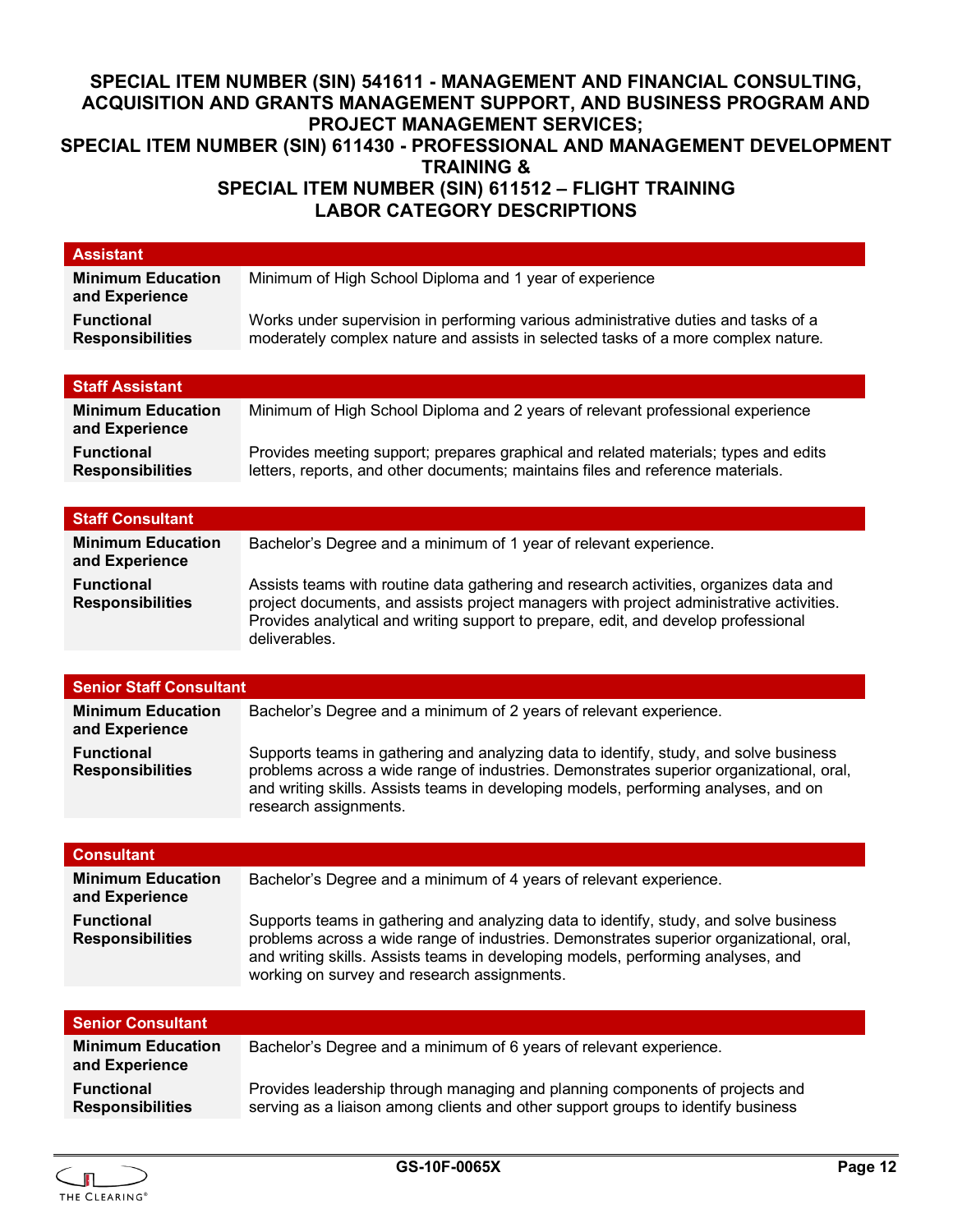processes, conduct benchmarking and best-practice analyses, create survey materials, and produce quality client deliverables.

| <b>Principal Consultant</b>                  |                                                                                                                                                                                                                                                       |
|----------------------------------------------|-------------------------------------------------------------------------------------------------------------------------------------------------------------------------------------------------------------------------------------------------------|
| <b>Minimum Education</b><br>and Experience   | Bachelor's Degree and a minimum of 8 years of relevant experience.                                                                                                                                                                                    |
| <b>Functional</b><br><b>Responsibilities</b> | Responsible for overall direction of client engagements and providing leadership to<br>project teams. Communicates with client executive management to address critical<br>issues and provides guidance to projects in industry and functional areas. |

## **Senior Principal Consultant**

| <b>Minimum Education</b><br>and Experience | Bachelor's Degree and a minimum of 10 years of relevant experience.                                                                                                                                                                                                                                                                                                                           |
|--------------------------------------------|-----------------------------------------------------------------------------------------------------------------------------------------------------------------------------------------------------------------------------------------------------------------------------------------------------------------------------------------------------------------------------------------------|
| Functional<br><b>Responsibilities</b>      | Responsible for overall accountability of multiple projects, including product delivery and<br>financial management of client engagements. Possesses strengths in each of the major<br>areas of consulting: client relationship management, project management, staff<br>recruiting and development, intellectual-capital development, business development,<br>and practice area management. |

| <b>Executive Director</b>                    |                                                                                                                                                                                                                                                                                                                                                                     |
|----------------------------------------------|---------------------------------------------------------------------------------------------------------------------------------------------------------------------------------------------------------------------------------------------------------------------------------------------------------------------------------------------------------------------|
| <b>Minimum Education</b><br>and Experience   | Bachelor's Degree and a minimum of 15 years of relevant experience.                                                                                                                                                                                                                                                                                                 |
| <b>Functional</b><br><b>Responsibilities</b> | Senior executive responsible for providing strategic direction, vision, leadership, and<br>program management to the team. Contributes to organizational direction through<br>regular involvement with senior-level client leadership and teams. Maintains productive<br>and effective client relationships with the most senior levels of the client organization. |

| <b>Senior Executive Director</b>             |                                                                                                                                                                                                                                                                                                                                                                     |  |
|----------------------------------------------|---------------------------------------------------------------------------------------------------------------------------------------------------------------------------------------------------------------------------------------------------------------------------------------------------------------------------------------------------------------------|--|
| <b>Minimum Education</b><br>and Experience   | Bachelor's Degree and a minimum of 20 years of relevant experience.                                                                                                                                                                                                                                                                                                 |  |
| <b>Functional</b><br><b>Responsibilities</b> | Senior executive responsible for providing strategic direction, vision, leadership, and<br>program management to the team. Contributes to organizational direction through<br>regular involvement with senior-level client leadership and teams. Maintains productive<br>and effective client relationships with the most senior levels of the client organization. |  |

| <b>Subject Matter Expert I</b>               |                                                                                                                                                                                                                                                                                                                                                                                                    |
|----------------------------------------------|----------------------------------------------------------------------------------------------------------------------------------------------------------------------------------------------------------------------------------------------------------------------------------------------------------------------------------------------------------------------------------------------------|
| <b>Minimum Education</b><br>and Experience   | Bachelor's Degree and a minimum of 25 years of relevant experience.                                                                                                                                                                                                                                                                                                                                |
| <b>Functional</b><br><b>Responsibilities</b> | Senior expert with enterprise-wide knowledge and experience in one or more functional<br>and/or domain areas. Provides insight and advice concerning strategic direction and<br>applicability to up-to-date industry standard solutions. Facilitates client and group<br>meetings/training sessions and is primarily utilized on projects for specific expertise, not<br>in a managerial capacity. |

| <b>Subject Matter Expert II</b>              |                                                                                                                                                                                                                                                                                                                                                                           |
|----------------------------------------------|---------------------------------------------------------------------------------------------------------------------------------------------------------------------------------------------------------------------------------------------------------------------------------------------------------------------------------------------------------------------------|
| <b>Minimum Education</b><br>and Experience   | Bachelor's Degree and a minimum of 30 years of relevant experience.                                                                                                                                                                                                                                                                                                       |
| <b>Functional</b><br><b>Responsibilities</b> | Senior expert with extensive, enterprise-wide knowledge and experience in one or more<br>functional and/or domain areas. Provides insight and advice concerning strategic<br>direction and applicability to up-to-date industry standard solutions. Facilitates client and<br>group meetings/training sessions, is primarily utilized on projects for specific expertise, |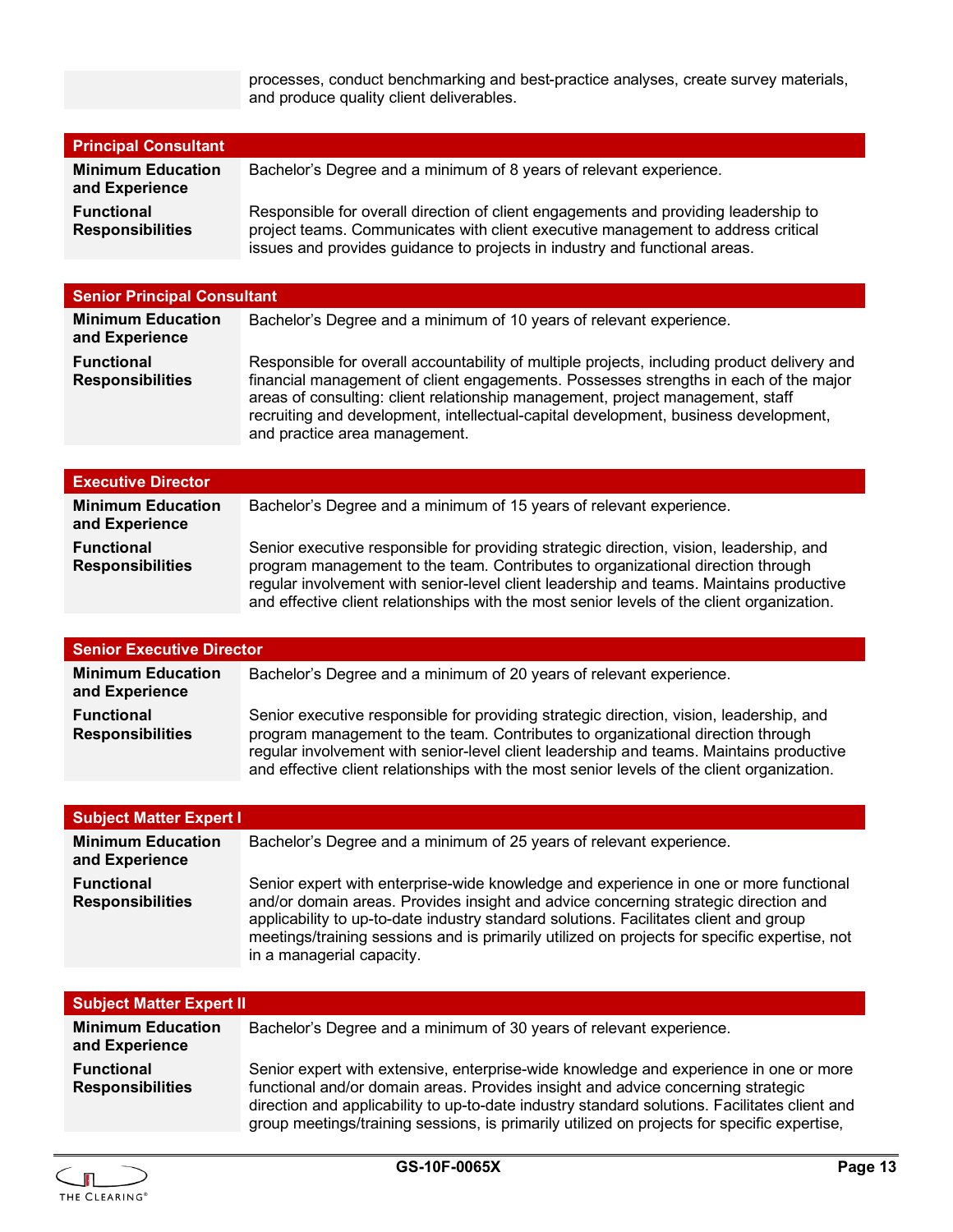## **SPECIAL ITEM NUMBER (SIN) 541690 - TECHNICAL CONSULTING SERVICES LABOR CATEGORY DESCRIPTIONS**

| <b>Assistant</b>                             |                                                                                                                                                                                                                                                                                                                         |
|----------------------------------------------|-------------------------------------------------------------------------------------------------------------------------------------------------------------------------------------------------------------------------------------------------------------------------------------------------------------------------|
| <b>Minimum Education</b><br>and Experience   | Minimum of High School Diploma and 1 year of experience                                                                                                                                                                                                                                                                 |
| <b>Functional</b><br><b>Responsibilities</b> | Provides general or specialized administrative support on technical (Non-IT) programs.<br>Works under supervision in performing various administrative duties and tasks of a<br>moderately complex nature and assists in selected tasks of a more complex nature.                                                       |
|                                              |                                                                                                                                                                                                                                                                                                                         |
| <b>Staff Assistant</b>                       |                                                                                                                                                                                                                                                                                                                         |
| <b>Minimum Education</b><br>and Experience   | Minimum of High School Diploma and 2 years of relevant professional experience                                                                                                                                                                                                                                          |
| <b>Functional</b><br><b>Responsibilities</b> | Provides meeting support on technical (Non-IT) programs; prepares graphical and<br>related materials; types and edits letters, reports, and other documents; maintains files<br>and reference materials.                                                                                                                |
|                                              |                                                                                                                                                                                                                                                                                                                         |
| <b>Staff Consultant</b>                      |                                                                                                                                                                                                                                                                                                                         |
| <b>Minimum Education</b><br>and Experience   | Bachelor's Degree and a minimum of 1 year of relevant experience.                                                                                                                                                                                                                                                       |
| <b>Functional</b><br><b>Responsibilities</b> | Assists teams with routine data gathering and research activities, organizes data and<br>project documents, and assists project managers with project administrative activities on<br>technical (Non-IT) programs. Provides analytical and writing support to prepare, edit,<br>and develop professional deliverables.  |
|                                              |                                                                                                                                                                                                                                                                                                                         |
| <b>Senior Staff Consultant</b>               |                                                                                                                                                                                                                                                                                                                         |
| <b>Minimum Education</b><br>and Experience   | Bachelor's Degree and a minimum of 2 years of relevant experience.                                                                                                                                                                                                                                                      |
| <b>Functional</b><br><b>Responsibilities</b> | Supports teams in gathering and analyzing data to identify, study, and solve business<br>problems across technical (Non-IT) programs. Demonstrates superior organizational,<br>oral, and writing skills. Assists teams in developing models, performing analyses, and<br>on research assignments.                       |
|                                              |                                                                                                                                                                                                                                                                                                                         |
| <b>Consultant</b>                            |                                                                                                                                                                                                                                                                                                                         |
| <b>Minimum Education</b><br>and Experience   | Bachelor's Degree and a minimum of 4 years of relevant experience.                                                                                                                                                                                                                                                      |
| <b>Functional</b><br><b>Responsibilities</b> | Supports teams in gathering and analyzing data to identify, study, and solve business<br>problems across technical (Non-IT) programs. Demonstrates superior organizational,<br>oral, and writing skills. Assists teams in developing models, performing analyses, and<br>working on survey and research assignments.    |
|                                              |                                                                                                                                                                                                                                                                                                                         |
| <b>Senior Consultant</b>                     |                                                                                                                                                                                                                                                                                                                         |
| <b>Minimum Education</b><br>and Experience   | Bachelor's Degree and a minimum of 6 years of relevant experience.                                                                                                                                                                                                                                                      |
| <b>Functional</b><br><b>Responsibilities</b> | Provides leadership through managing and planning components of technical (Non-IT)<br>projects and serving as a liaison among clients and other support groups to identify<br>business processes, conduct benchmarking and best-practice analyses, create survey<br>materials, and produce quality client deliverables. |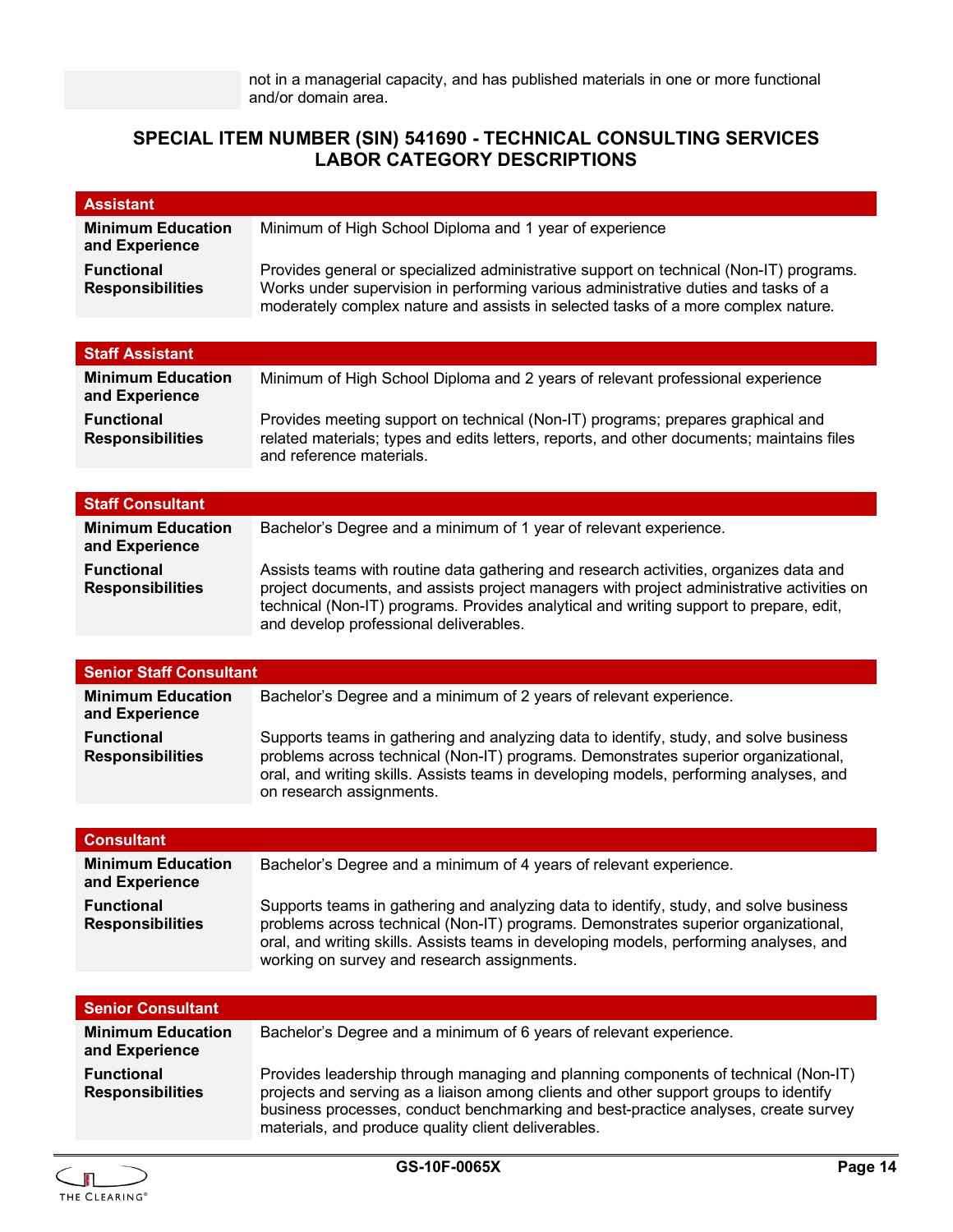| <b>Principal Consultant</b>                  |                                                                                                                                                                                                                                                                             |
|----------------------------------------------|-----------------------------------------------------------------------------------------------------------------------------------------------------------------------------------------------------------------------------------------------------------------------------|
| <b>Minimum Education</b><br>and Experience   | Bachelor's Degree and a minimum of 8 years of relevant experience.                                                                                                                                                                                                          |
| <b>Functional</b><br><b>Responsibilities</b> | Responsible for overall direction of client engagements and providing leadership to<br>technical (Non-IT) project teams. Communicates with client executive management to<br>address critical issues and provides guidance to projects in industry and functional<br>areas. |

| <b>Senior Principal Consultant</b>           |                                                                                                                                                                                                                                                                                                                                                                                                                  |
|----------------------------------------------|------------------------------------------------------------------------------------------------------------------------------------------------------------------------------------------------------------------------------------------------------------------------------------------------------------------------------------------------------------------------------------------------------------------|
| <b>Minimum Education</b><br>and Experience   | Bachelor's Degree and a minimum of 10 years of relevant experience.                                                                                                                                                                                                                                                                                                                                              |
| <b>Functional</b><br><b>Responsibilities</b> | Responsible for overall accountability of multiple technical (Non-IT) projects, including<br>product delivery and financial management of client engagements. Possesses strengths<br>in each of the major areas of consulting: client relationship management, project<br>management, staff recruiting and development, intellectual-capital development,<br>business development, and practice area management. |

| <b>Executive Director</b>                    |                                                                                                                                                                                                                                                                                                                                                                                                |
|----------------------------------------------|------------------------------------------------------------------------------------------------------------------------------------------------------------------------------------------------------------------------------------------------------------------------------------------------------------------------------------------------------------------------------------------------|
| <b>Minimum Education</b><br>and Experience   | Bachelor's Degree and a minimum of 15 years of relevant experience.                                                                                                                                                                                                                                                                                                                            |
| <b>Functional</b><br><b>Responsibilities</b> | Executive responsible for providing strategic direction, vision, leadership, and program<br>management to the team on technical (Non-IT) programs. Contributes to organizational<br>direction through regular involvement with senior-level client leadership and teams.<br>Maintains productive and effective client relationships with the most senior levels of the<br>client organization. |

| <b>Senior Executive Director</b>             |                                                                                                                                                                                                                                                                                                                                                                                                       |
|----------------------------------------------|-------------------------------------------------------------------------------------------------------------------------------------------------------------------------------------------------------------------------------------------------------------------------------------------------------------------------------------------------------------------------------------------------------|
| <b>Minimum Education</b><br>and Experience   | Bachelor's Degree and a minimum of 20 years of relevant experience.                                                                                                                                                                                                                                                                                                                                   |
| <b>Functional</b><br><b>Responsibilities</b> | Senior executive responsible for providing strategic direction, vision, leadership, and<br>program management to the team on technical (Non-IT) programs. Contributes to<br>organizational direction through regular involvement with senior-level client leadership<br>and teams. Maintains productive and effective client relationships with the most senior<br>levels of the client organization. |

| <b>Subject Matter Expert I</b>               |                                                                                                                                                                                                                                                                                                                                                                                                                                    |
|----------------------------------------------|------------------------------------------------------------------------------------------------------------------------------------------------------------------------------------------------------------------------------------------------------------------------------------------------------------------------------------------------------------------------------------------------------------------------------------|
| <b>Minimum Education</b><br>and Experience   | Bachelor's Degree and a minimum of 25 years of relevant experience.                                                                                                                                                                                                                                                                                                                                                                |
| <b>Functional</b><br><b>Responsibilities</b> | Senior expert with enterprise-wide knowledge and experience in one or more functional<br>and/or domain areas for technical (Non-IT) programs. Provides insight and advice<br>concerning strategic direction and applicability to up-to-date industry standard solutions.<br>Facilitates client and group meetings/training sessions and is primarily utilized on<br>projects for specific expertise, not in a managerial capacity. |

| <b>Subject Matter Expert II</b>              |                                                                                                                                                                                                                                                                                                                                                                          |
|----------------------------------------------|--------------------------------------------------------------------------------------------------------------------------------------------------------------------------------------------------------------------------------------------------------------------------------------------------------------------------------------------------------------------------|
| <b>Minimum Education</b><br>and Experience   | Bachelor's Degree and a minimum of 30 years of relevant experience.                                                                                                                                                                                                                                                                                                      |
| <b>Functional</b><br><b>Responsibilities</b> | Senior expert with extensive, enterprise-wide knowledge and experience in one or more<br>functional and/or domain areas for technical (Non-IT) programs. Provides insight and<br>advice concerning strategic direction and applicability to up-to-date industry standard<br>solutions. Facilitates client and group meetings/training sessions, is primarily utilized on |